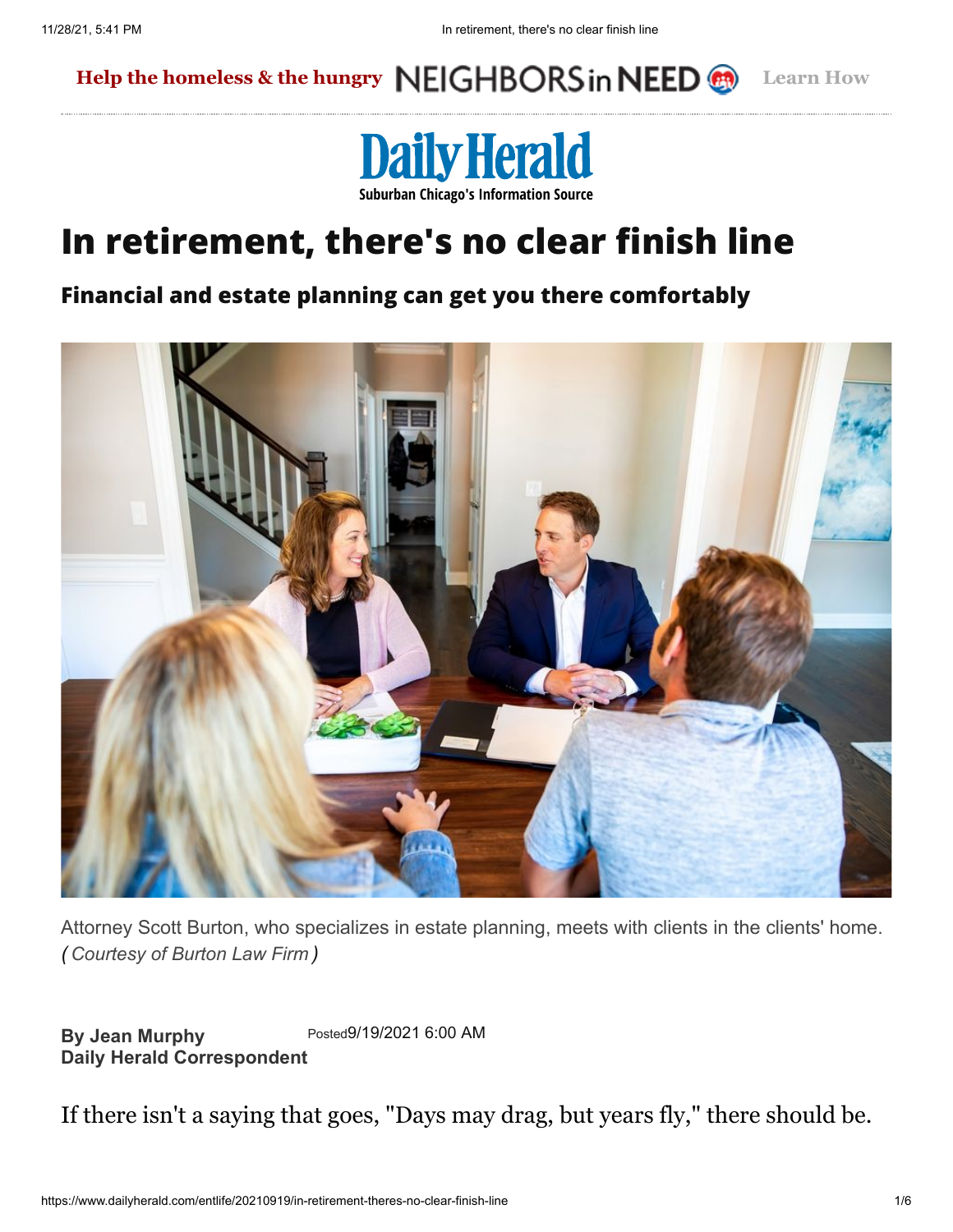Retirement can sneak up on you if you aren't careful. Even if you are someone who lives and breathes their career and would like to think that it will never end, it will eventually, so you must be prepared.

Most of that needed preparation falls into one of two categories: financial planning and legal preparation.

### **Financial planning**

By the time you are 60 (if not sooner), you should be taking a careful look at your financial situation and spelling out for yourself and your spouse what your retirement goals are and how much progress you are making toward meeting those goals.

"We have experienced several years of double-digit equity returns and it's a great time to review your overall portfolio allocation," said Chris Knappstein, senior vice president and wealth adviser with First Midwest Bank of Chicago. "Retirees are faced with a transition in their financial life cycle from the accumulation phase to the preservation phase and it can be a daunting task."

And how do you envision an enjoyable retirement? Will you want to continue to work part time as a golf course starter or something similar or will your working days be totally behind you? How much vacationing will you want to do and how elaborate will those trips be? Would you like to buy a second house in Florida or Arizona or even in Wisconsin or Michigan?

Bottom line: Will you be able to live comfortably with no significant sacrifices or will you need to postpone your retirement?

"When determining the type of lifestyle you can live in retirement and how your assets can help you meet your retirement goals, you need to determine what your retirement income will be and what your monthly costs will be -- health care, debts, utilities, mortgage/rent -- and from there, determine how much you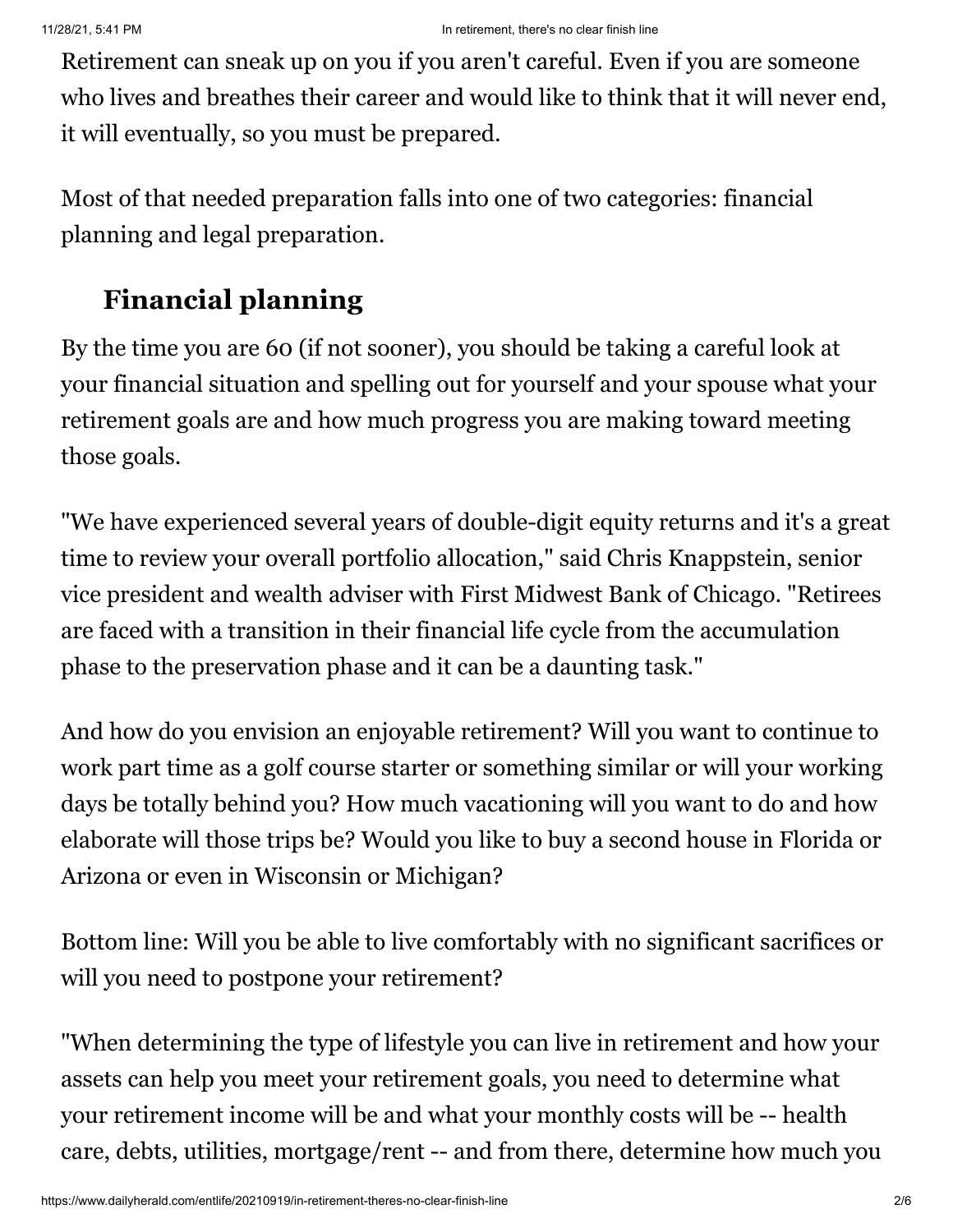will have left for discretionary spending. It's an exercise in budgeting," Knappstein said. "I suggest my clients try living on the anticipated retirement income amount before they actually retire and determine if the monthly budget is in line with their expectations.

"While many dream of retiring 'early,' the cost of health care, when you don't have an employer paying the premium, can make it financially difficult. Health care costs are increasing every year."

Housing costs can also be a big part of the planning process and prior to the recent surge in housing prices, many people thought retirement would include downsizing their home. Since the COVID pandemic struck, interest rates are at historical lows and many people have either remodeled their home or have upsized their homes, so "the additional cost of a larger mortgage, maintenance and the increase in property taxes should be factored in," he continued.

It is important to take an inventory of your available financial resources, too.

"Many of us have several 401(k)s from past employers, rollover IRAs and other financial accounts with various institutions. A financial planner can help you understand your financial situation and develop a plan that will include an investment strategy based on your long-term goals. This will include planning for the tax implications of the various accounts and the order in which you should draw down the various accounts during retirement. The goal is to minimize tax liability when taking distributions in retirement, while preserving the value of the accounts," Knappstein said.

Once you have "inventoried" your current holdings and the asset allocation, you need to determine if the allocation is in line with your risk tolerance. This is a moving target, he explained, based on where an individual is in their financial life cycle. So you need to regularly review investment allocations to determine if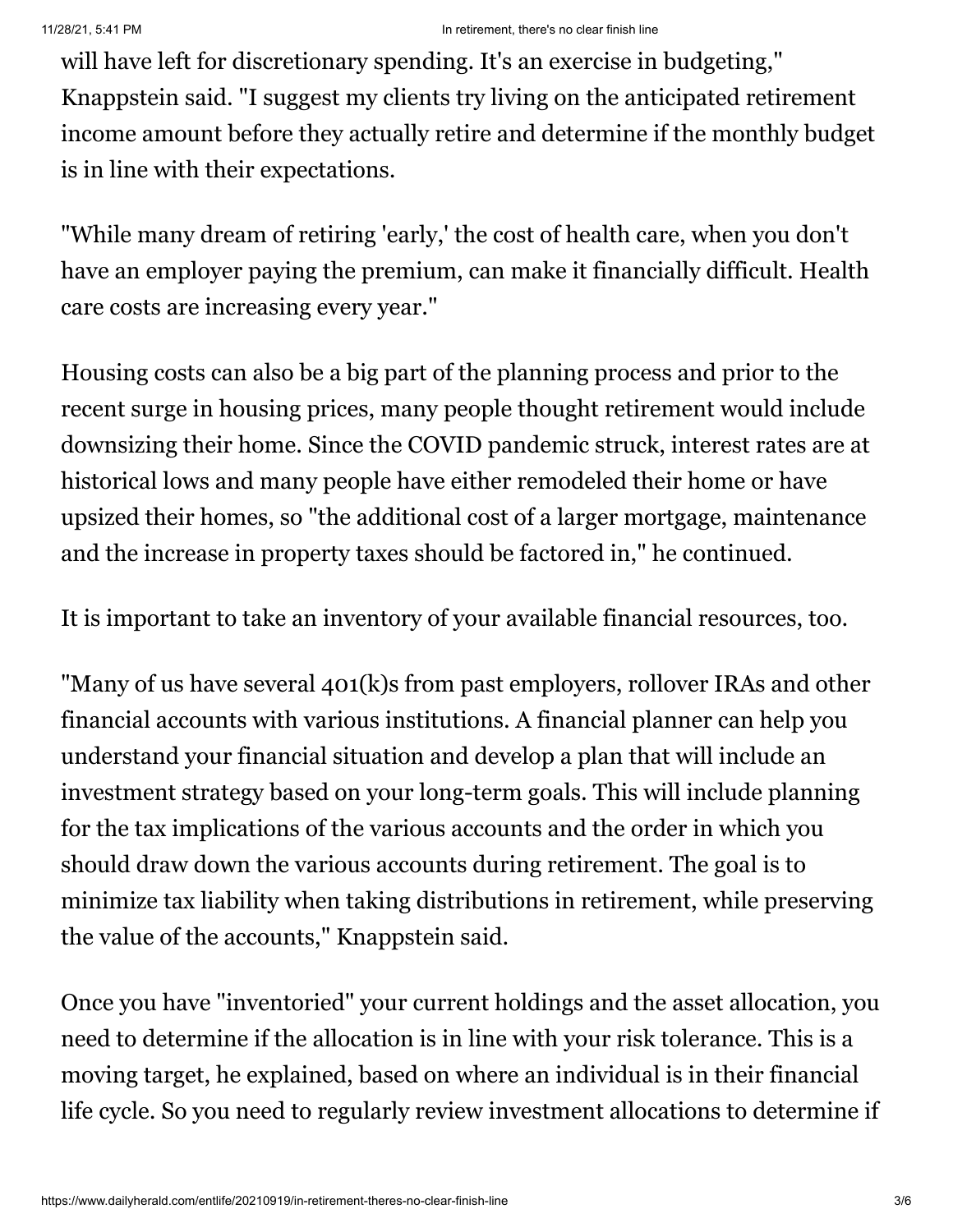you have the right mixture of stocks, bonds, money market accounts and other investments.

"In order to preserve your retirement assets, you need to outperform inflation, tax drag and the cost of investment management," Knappstein said.

"Keep in mind that you might not have to be taking unnecessary risk to meet your long-term retirement goals," he added.

Many planners also counsel their clients to settle major expenses before they retire. For instance, if you know you're overdue for a new car or your roof needs replacing, pay for them before you retire.

## **Legal preparation**

Scott Burton of the Burton Law Firm of Lake Bluff specializes in estate planning. He keeps himself up-to-date on the whole gamut of estate planning instruments so he can tailor an estate plan to meet each client's unique situation.

"As a lawyer, I enjoy taking a set of circumstances, a list of goals and concerns, and working with my clients to develop the greatest results possible for them. But what always remains in the forefront of my mind during that process is that even though we may be talking about property, tax liability or granting agency through powers of attorney, ultimately, we are forming a strategy to provide for the most important people in their lives," he said.

"Everyone needs a will or a trust, period. It is also essential to have powers of attorney in place so that the person of your choosing can handle your finances/property and health care decisions in the event you cannot handle them on your own behalf," Burton said.

When making your decisions, keep in mind that estate planning is a continual process. There is no clear finish line. Complex plans should be reviewed at least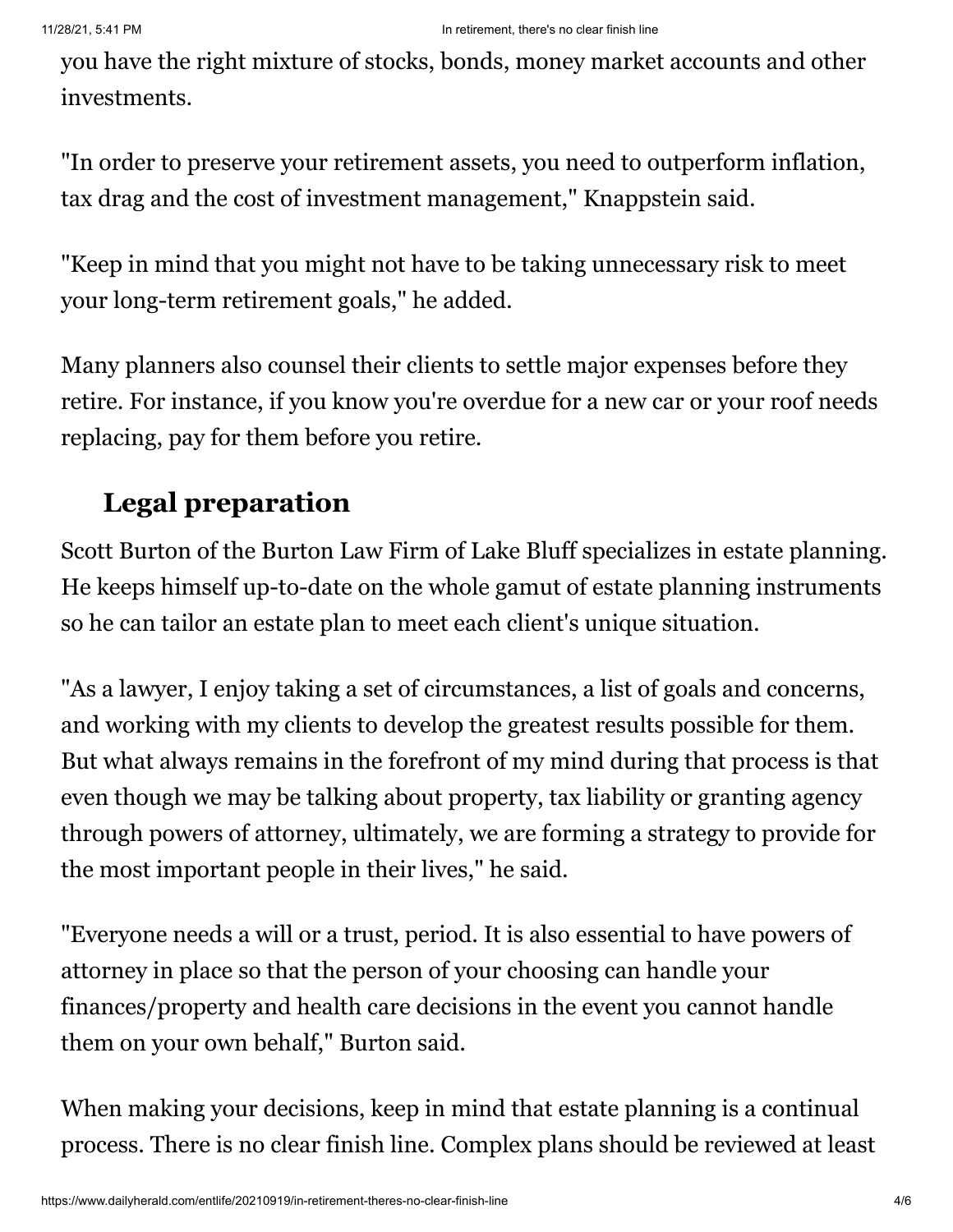annually, but even simpler ones should be revisited when you experience significant life changes (buying/selling a business, buying/selling real estate, retirement, medical issues, travel with a spouse). Reviewing an estate plan is particularly important if you've gone through a divorce or if you have a blended family, Burton advises.

Consider the use of a trust if you need to provide for a family member with special needs, he added, and keep changes to estate and death tax laws in mind. If exemption levels decrease and your estate is large enough, you may find yourself giving some of your money directly to the government. Working with an estate planner can help you preserve more of your assets for those you love, he said.

Speaking of assets, you need to safeguard them from potential creditors through the use of legal structures and strategies.

Liability insurance is your first line of defense, and for retirees that generally means homeowner's, automobile, long-term care and umbrella policies. For instance, should you be involved in an accident, liability insurance cannot only provide money damages, but it often includes at least partial payment of legal fees associated with a lawsuit.

Keep in mind that if part of your retirement plan includes being a landlord or real estate investor, then aside from having good liability insurance, moving your real estate into a limited liability company (LLC) can be a great way to help protect your assets from creditors, predators and lawsuits. An LLC may limit your real estate-related liability, such as a slip and fall accident or a fire caused by faulty wiring.

"If you have particular concerns about creditors targeting your estate for any number of reasons, there may be some more complex solutions to help safeguard your property," Burton said.